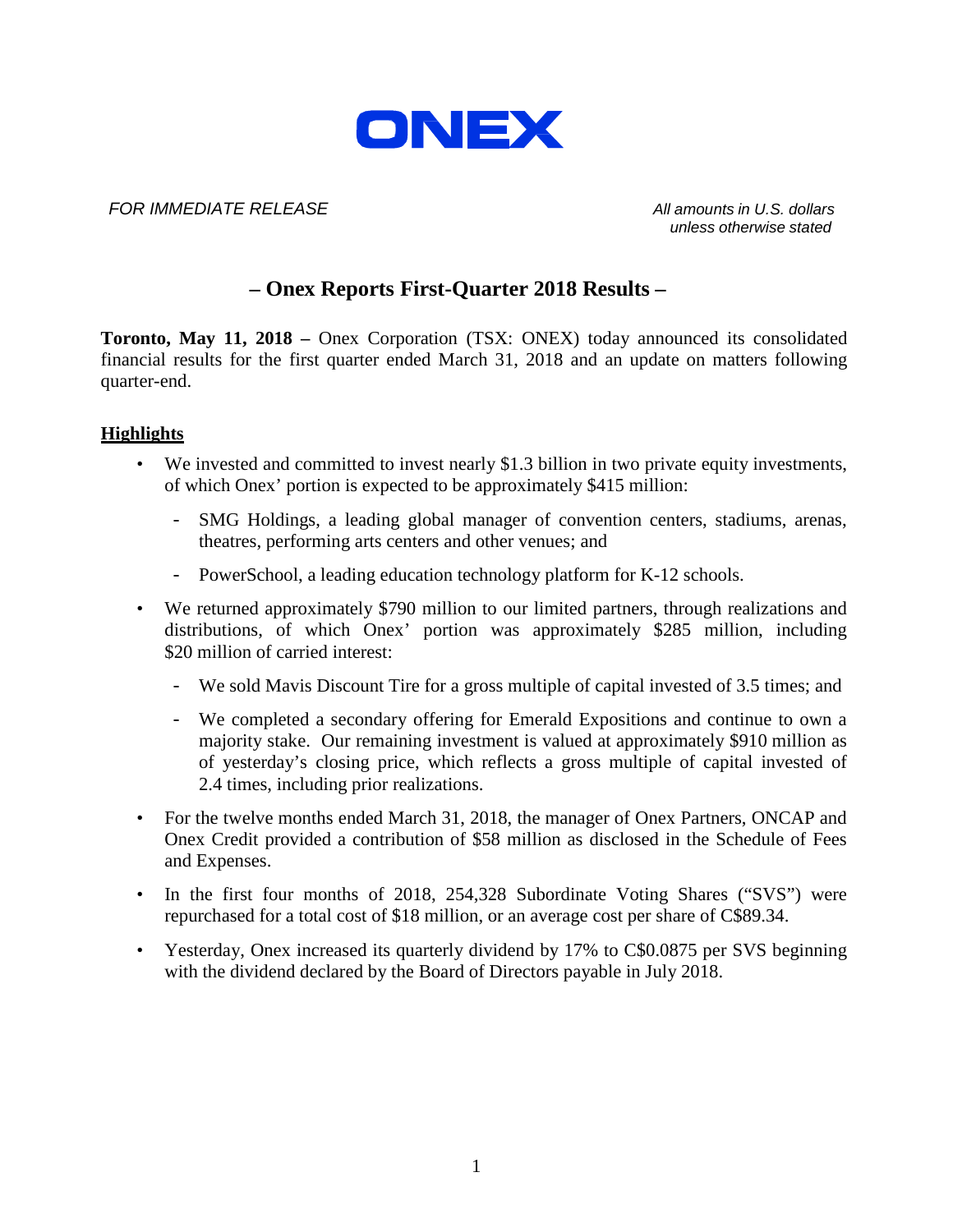#### **Recent Performance**

"We've had a good start to the year. We found two great businesses to invest in and continued to capitalize on good market conditions by returning meaningful capital to investors," said Gerry Schwartz, Chairman and Chief Executive Officer of Onex. "Our strong balance sheet and recent fundraising success provides us with the continued strength and flexibility to invest in future opportunities."

Onex has approximately \$9.9 billion of uncalled capital available to deploy for new private equity investments, including \$2.8 billion committed by Onex.

Onex management continues to share in the risks and rewards of our businesses through the team's significant investment in everything Onex owns. The team has approximately \$2.1 billion invested in the underlying private equity operating businesses, credit funds and Onex shares.

### **Creating Value for Shareholders**

We create value for shareholders by growing both our capital per share and our fee-generating assets. For the twelve months ended March 31, 2018, Onex' capital per share increased by 6% to \$64.01 and our private equity investments grew by 12%. Over the same period, our fee-generating assets increased by 30% to \$21.2 billion largely driven by our success in raising Onex Partners V. Over the last five years, Onex' capital per share and our fee-generating assets grew by 9% and 18% per year, respectively. With larger private equity funds and a growing credit platform, we are well positioned to grow the profitability of our asset management business in the years to come.

Onex paid a first-quarter dividend of C\$0.075 per SVS on April 30, 2018 to shareholders of record on April 10, 2018.

### **Consolidated Results**

Onex' quarterly and full-year consolidated financial results do not follow any specific trends due to acquisitions and dispositions of businesses, changes in the value of its publicly traded and privately held operating companies and varying business cycles at its operating companies.

On a consolidated basis for the first quarter, revenues increased by 6% to \$6.0 billion compared to the same period of the prior year. The increase was largely due to the inclusion of revenues from the acquisitions of IntraPac, Laces, Parkdean Resorts and SMG. Net loss for the first quarter of 2018 was \$164 million compared to \$936 million in the same quarter of 2017. The decrease in the net loss was primarily driven by a year-over-year decrease in the limited partners' interests charge and a loss from discontinued operations recorded in the first quarter of 2017. Prior year comparative information has been restated to conform with IFRS 15, *Revenue from Contracts with Customers*, which was adopted by Onex retrospectively on January 1, 2018 (refer to Note 1 in the interim consolidated financial statements for further details).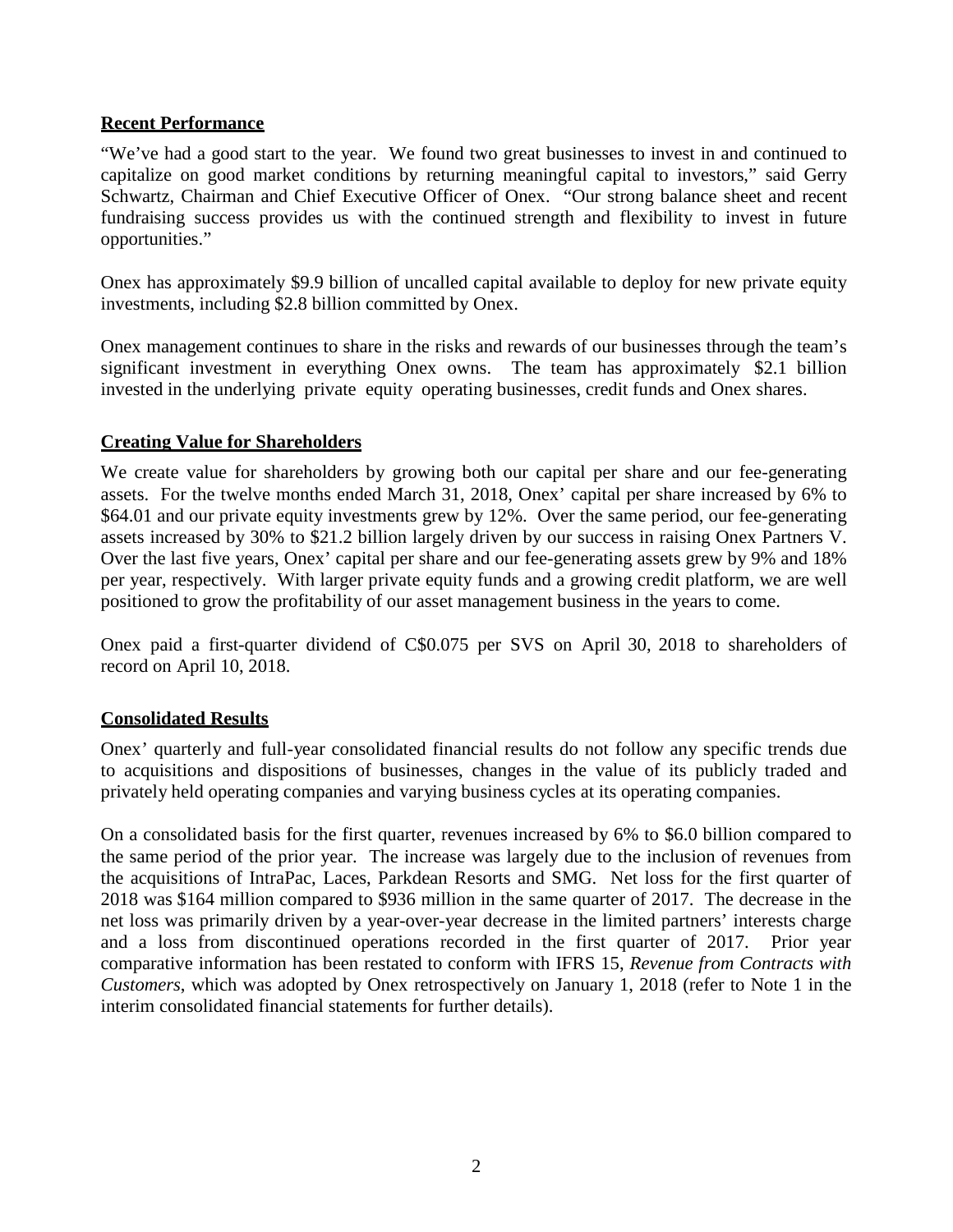Attached are the Consolidated Balance Sheets, Statements of Earnings, Statements of Cash Flows and information by industry segment for the quarters ended March 31, 2018 and 2017 as prepared under International Financial Reporting Standards. The complete financial statements, including Management's Discussion and Analysis of the results, are posted on Onex' website, [www.onex.com, a](http://www.onex.com/)nd are also available on SEDAR at [www.sedar.com.](http://www.sedar.com/) A supplemental information package, which includes the How We Are Invested schedule, Schedules of Fees and Expenses and additional information, is available on Onex' website, [www.onex.com.](http://www.onex.com/)

### **Webcast**

Onex management will host a conference call to review Onex' first-quarter 2018 results on Friday, May 11 at 11:00 a.m. ET. A live webcast of this conference call will be available in listen-only mode from the Presentations and Events section of Onex' shareholder website, [https://ir.onex.com/investor-relations.](https://ir.onex.com/investor-relations) A 90-day on-line replay will be available shortly following the completion of the call.

### **About Onex**

Onex is one of the oldest and most successful private equity firms. Through its Onex Partners and ONCAP private equity funds, Onex acquires and builds high-quality businesses in partnership with talented management teams. At Onex Credit, Onex manages and invests in leveraged loans, collateralized loan obligations and other credit securities. Onex has more than \$32 billion of assets under management, including \$6.7 billion of Onex proprietary capital, in private equity and credit securities. With offices in Toronto, New York, New Jersey and London, Onex and the team are collectively the largest investors across Onex' platforms.

Onex' businesses have assets of \$49 billion, generate annual revenues of \$31 billion and employ approximately 207,000 people worldwide. Onex shares trade on the Toronto Stock Exchange under the stock symbol ONEX. For more information on Onex, visit its website at [www.onex.com.](http://www.onex.com/) Onex' security filings can also be accessed at [www.sedar.com.](http://www.sedar.com/)

This news release may contain forward-looking statements that are based on management's current expectations and are subject to known and unknown uncertainties and risks, which could cause actual results to differ materially from those contemplated or implied by such forward- looking statements. Onex is under no obligation to update any forward-looking statements contained herein should material facts change due to new information, future events or otherwise.

#### **For further information:**

Emilie Blouin Director, Investor Relations Tel: 416.362.7711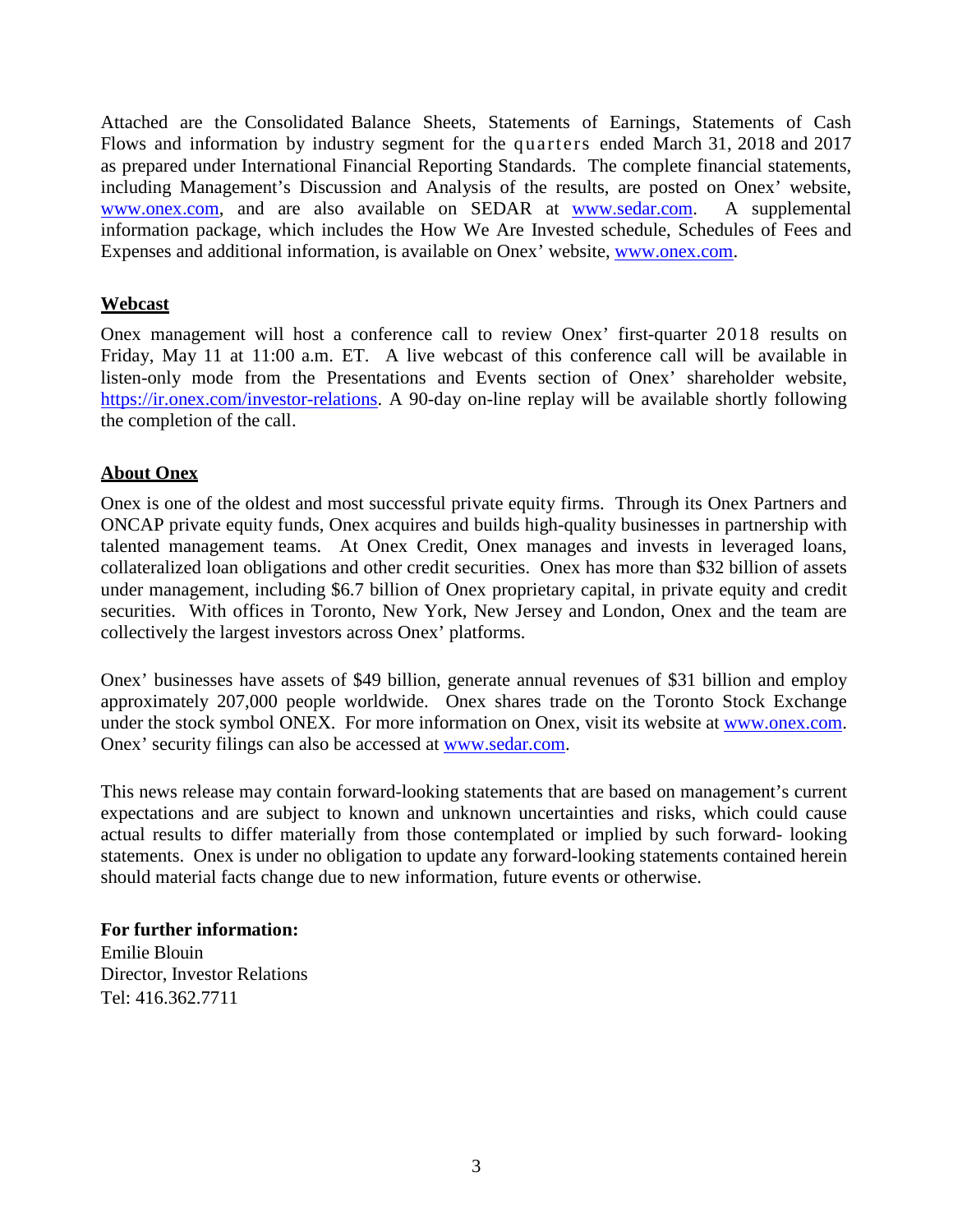## CONSOLIDATED BALANCE SHEETS

| (Unaudited)                                                  | As at          | As at             | As at           |
|--------------------------------------------------------------|----------------|-------------------|-----------------|
| (in millions of U.S. dollars)                                | March 31, 2018 | December 31, 2017 | January 1, 2017 |
| Assets                                                       |                |                   |                 |
| <b>Current assets</b>                                        |                |                   |                 |
| Cash and cash equivalents                                    | \$<br>2.944    | \$<br>3,376       | \$<br>2,371     |
| Short-term investments                                       | 268            | 258               | 154             |
| Accounts receivable                                          | 3,244          | 3,320             | 3,873           |
| Inventories                                                  | 2,415          | 2,248             | 2,510           |
| Other current assets                                         | 1,414          | 1,119             | 1,412           |
|                                                              | 10,285         | 10,321            | 10,320          |
| Property, plant and equipment                                | 5,294          | 5,326             | 4,275           |
| Long-term investments                                        | 12,075         | 12,114            | 8,672           |
| Other non-current assets                                     | 863            | 825               | 1,194           |
| Intangible assets                                            | 8,461          | 7,887             | 9,286           |
| Goodwill                                                     | 8,645          | 8,223             | 9,174           |
|                                                              | \$<br>45,623   | \$<br>44,696      | \$<br>42,921    |
| <b>Liabilities and Equity</b>                                |                |                   |                 |
| <b>Current liabilities</b>                                   |                |                   |                 |
| Accounts payable and accrued liabilities                     | \$<br>4,424    | \$<br>4,396       | \$<br>4,294     |
| Current portion of provisions                                | 234            | 235               | 305             |
| Other current liabilities                                    | 1,567          | 1,470             | 1,579           |
| Current portion of long-term debt of operating companies and |                |                   |                 |
| credit strategies, without recourse to Onex Corporation      | 215            | 333               | 407             |
| Current portion of Limited Partners' Interests               | 386            | 59                | 89              |
|                                                              | 6,826          | 6,493             | 6,674           |
| Non-current portion of provisions                            | 241            | 243               | 340             |
| Long-term debt of operating companies and credit strategies, |                |                   |                 |
| without recourse to Onex Corporation                         | 22,377         | 21,716            | 22,456          |
| Other non-current liabilities                                | 2,002          | 2,051             | 2,169           |
| Deferred income taxes                                        | 1,262          | 1,190             | 1,533           |
| Limited Partners' Interests                                  | 7,866          | 7,965             | 8,385           |
|                                                              | 40,574         | 39,658            | 41,557          |
| <b>Equity</b>                                                |                |                   |                 |
| Share capital                                                | 320            | 321               | 324             |
| Non-controlling interests                                    | 2,160          | 2,145             | 1,857           |
| Retained earnings (deficit) and accumulated other            |                |                   |                 |
| comprehensive earnings (loss)                                | 2,569          | 2,572             | (817)           |
|                                                              | 5,049          | 5,038             | 1,364           |
|                                                              | \$<br>45,623   | \$<br>44,696      | \$<br>42,921    |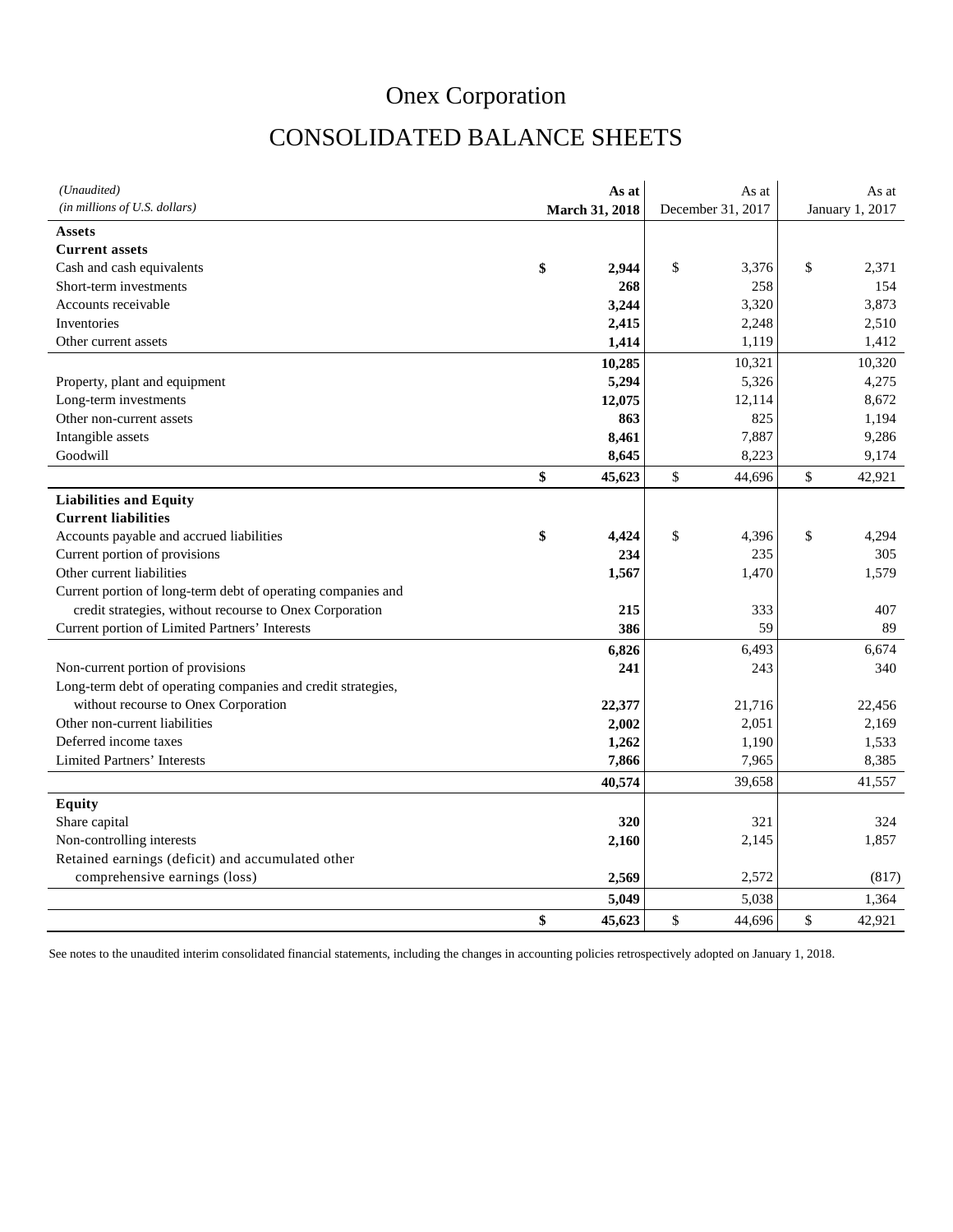# CONSOLIDATED STATEMENTS OF EARNINGS

| (Unaudited)                                                                            |              | Three months ended March 31 |
|----------------------------------------------------------------------------------------|--------------|-----------------------------|
| (in millions of U.S. dollars except per share data)                                    | 2018         | 2017                        |
| <b>Revenues</b>                                                                        | \$<br>6,022  | \$<br>5,691                 |
| Cost of sales (excluding amortization of property, plant and                           |              |                             |
| equipment, intangible assets and deferred charges)                                     | (4, 455)     | (4,216)                     |
| Operating expenses                                                                     | (1,071)      | (1,007)                     |
| Interest income                                                                        | 115          | 86                          |
| Amortization of property, plant and equipment                                          | (171)        | (151)                       |
| Amortization of intangible assets and deferred charges                                 | (190)        | (162)                       |
| Interest expense of operating companies and credit strategies                          | (311)        | (277)                       |
| Increase (decrease) in value of investments in joint ventures and                      |              |                             |
| associates at fair value, net                                                          | (85)         | 25                          |
| Stock-based compensation expense                                                       | (35)         | (62)                        |
| Other gain                                                                             | 82           |                             |
| Other expense                                                                          | (39)         | (210)                       |
| Limited Partners' Interests charge                                                     | (20)         | (519)                       |
| Loss before income taxes and discontinued operations                                   | (158)        | (802)                       |
| Provision for income taxes                                                             | (6)          | (2)                         |
| Loss from continuing operations                                                        | (164)        | (804)                       |
|                                                                                        |              | (132)                       |
| Loss from discontinued operations                                                      |              |                             |
| <b>Net Loss</b>                                                                        | \$<br>(164)  | \$<br>(936)                 |
| Loss from Continuing Operations attributable to:<br>Equity holders of Onex Corporation | \$<br>(158)  | \$<br>(791)                 |
| Non-controlling Interests                                                              | (6)          | (13)                        |
| <b>Loss from Continuing Operations</b>                                                 | \$<br>(164)  | \$<br>(804)                 |
| Net Loss attributable to:                                                              |              |                             |
| Equity holders of Onex Corporation                                                     | \$<br>(158)  | \$<br>(911)                 |
| Non-controlling Interests                                                              | (6)          | (25)                        |
| <b>Net Loss</b>                                                                        | \$<br>(164)  | \$<br>(936)                 |
| <b>Net Loss per Subordinate Voting Share of Onex Corporation</b><br>Basic and Diluted: |              |                             |
| Continuing operations                                                                  | \$<br>(1.56) | \$<br>(7.70)                |
| Discontinued operations<br><b>Net Loss per Subordinate Voting Share</b>                | \$<br>(1.56) | \$<br>(1.18)<br>(8.88)      |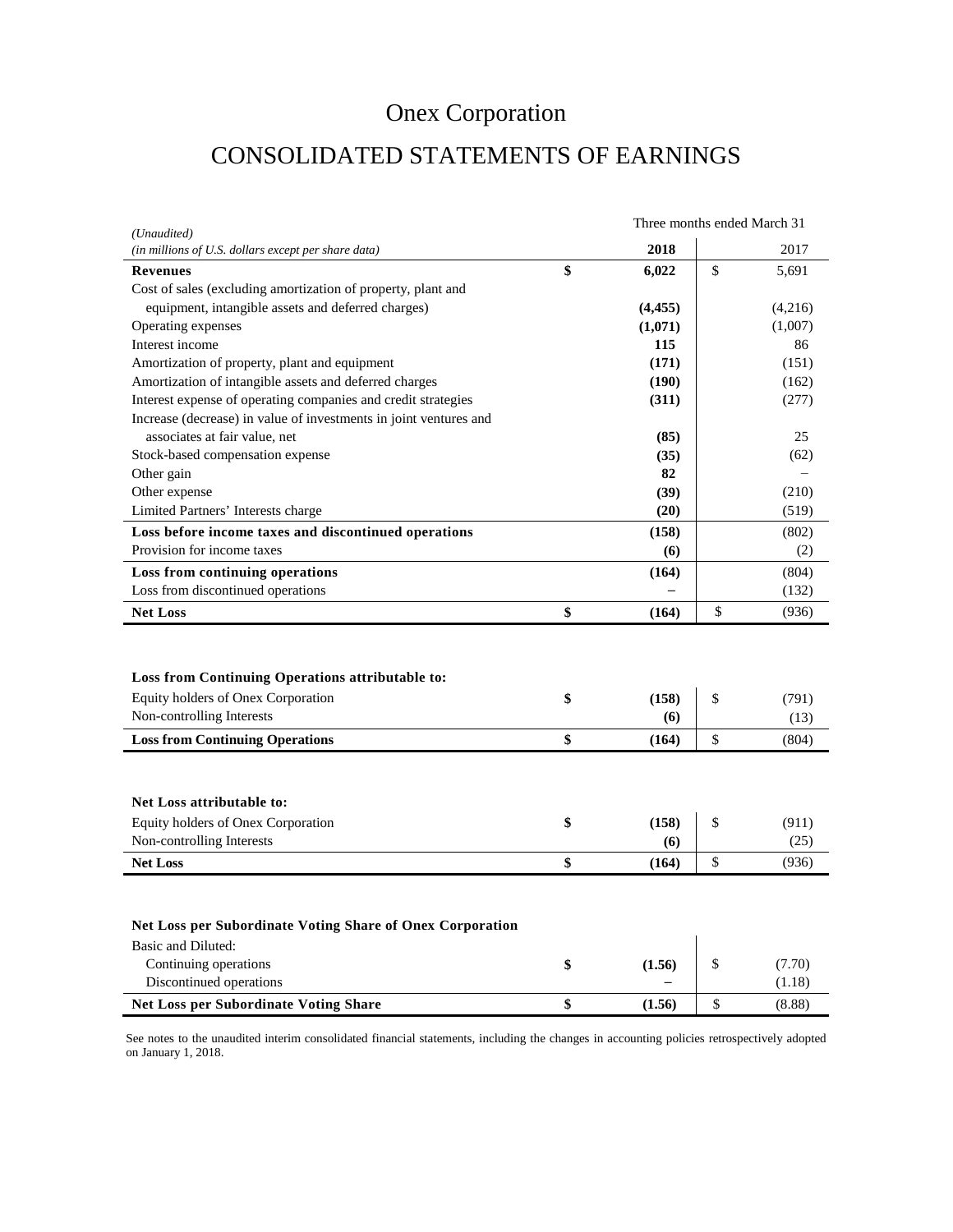## CONSOLIDATED STATEMENTS OF CASH FLOWS

| (Unaudited)                                                                                                                                 |                                | Three months ended March 31 |                          |
|---------------------------------------------------------------------------------------------------------------------------------------------|--------------------------------|-----------------------------|--------------------------|
| (in millions of U.S. dollars)                                                                                                               | 2018                           |                             | 2017                     |
| <b>Operating Activities</b>                                                                                                                 |                                |                             |                          |
| Loss for the period from continuing operations                                                                                              | \$<br>(164)                    | \$                          | (804)                    |
| Adjustments to loss from continuing operations:<br>Provision for income taxes                                                               | 6                              |                             | 2                        |
| Interest income                                                                                                                             | (115)                          |                             | (86)                     |
| Interest expense of operating companies and credit strategies                                                                               | 311                            |                             | 277                      |
| Earnings (loss) before interest and provision for income taxes                                                                              | 38                             |                             | (611)                    |
| Cash taxes paid                                                                                                                             | (54)                           |                             | (36)                     |
| Items not affecting cash and cash equivalents:<br>Amortization of property, plant and equipment                                             | 171                            |                             | 151                      |
| Amortization of intangible assets and deferred charges                                                                                      | 190                            |                             | 162                      |
| Decrease (increase) in value of investments in joint ventures and associates at fair value, net                                             | 85                             |                             | (25)                     |
| Stock-based compensation expense                                                                                                            | 23                             |                             | 50                       |
| Other gain                                                                                                                                  | (82)                           |                             | $\overline{\phantom{a}}$ |
| Foreign exchange (gain) loss<br>Limited Partners' Interests charge                                                                          | 27<br>20                       |                             | (27)<br>519              |
| Change in provisions                                                                                                                        | 8                              |                             | 40                       |
| Other                                                                                                                                       | (42)                           |                             | 113                      |
|                                                                                                                                             | 384                            |                             | 336                      |
| Changes in non-cash working capital items:                                                                                                  |                                |                             |                          |
| Accounts receivable<br>Inventories                                                                                                          | 207                            |                             | 164                      |
| Other current assets                                                                                                                        | (156)<br>39                    |                             | (65)<br>29               |
| Accounts payable, accrued liabilities and other current liabilities                                                                         | (221)                          |                             | (155)                    |
| Decrease in cash and cash equivalents due to changes in non-cash working capital items                                                      | (131)                          |                             | (27)                     |
| Decrease in other operating activities                                                                                                      | (21)                           |                             | (17)                     |
| Cash flows from operating activities of discontinued operations                                                                             |                                |                             | 79                       |
|                                                                                                                                             | 232                            |                             | 371                      |
| <b>Financing Activities</b><br>Issuance of long-term debt                                                                                   | 1,610                          |                             | 137                      |
| Repayment of long-term debt                                                                                                                 | (1,005)                        |                             | (232)                    |
| Cash interest paid                                                                                                                          | (279)                          |                             | (239)                    |
| Cash dividends paid                                                                                                                         | (6)                            |                             | (5)                      |
| Repurchase of share capital of Onex Corporation                                                                                             | (18)                           |                             | (54)<br>(3)              |
| Repurchase of share capital of operating companies<br>Contributions by Limited Partners                                                     | (41)<br>355                    |                             | 458                      |
| Issuance of share capital by operating companies                                                                                            | 7                              |                             | 18                       |
| Proceeds from sale of interests in operating companies under continuing control                                                             | 107                            |                             | 140                      |
| Distributions paid to non-controlling interests and Limited Partners                                                                        | (149)                          |                             | (169)                    |
| Decrease due to other financing activities<br>Cash flows from financing activities of discontinued operations                               | (30)                           |                             | (18)<br>26               |
|                                                                                                                                             | 551                            |                             | 59                       |
| <b>Investing Activities</b>                                                                                                                 |                                |                             |                          |
| Acquisitions, net of cash and cash equivalents in acquired companies of \$55 (2017 – \$68)                                                  | (1,089)                        |                             | (586)                    |
| Purchase of property, plant and equipment                                                                                                   | (174)                          |                             | (139)                    |
| Proceeds from sale of investment in joint venture                                                                                           | 533                            |                             |                          |
| Distributions received from investments in joint ventures and associates<br>Purchase of investments in joint ventures and associates        | 17<br>$\overline{\phantom{0}}$ |                             | 15<br>(2)                |
| Cash interest received                                                                                                                      | 110                            |                             | 91                       |
| Change in restricted cash                                                                                                                   | (322)                          |                             | 60                       |
| Net sales (purchases) of investments and securities for credit strategies                                                                   | (420)                          |                             | 161                      |
| Net sales (purchases) of investments and securities at parent company and operating companies<br>Increase due to other investing activities | 90<br>15                       |                             | (13)<br>3                |
| Cash flows used in investing activities of discontinued operations                                                                          |                                |                             | (39)                     |
|                                                                                                                                             | (1,240)                        |                             | (449)                    |
| Decrease in Cash and Cash Equivalents for the Period                                                                                        | (457)                          |                             | (19)                     |
| Increase in cash due to changes in foreign exchange rates                                                                                   | 25                             |                             | 4                        |
| Cash and cash equivalents, beginning of the period – continuing operations                                                                  | 3,376                          |                             | 2,169                    |
| Cash and cash equivalents, beginning of the period - discontinued operations<br><b>Cash and Cash Equivalents</b>                            | 2,944                          |                             | 202<br>2,356             |
| Cash and cash equivalents held by discontinued operations                                                                                   |                                |                             | 270                      |
| Cash and Cash Equivalents Held by Continuing Operations                                                                                     | \$<br>2,944                    | \$                          | 2,086                    |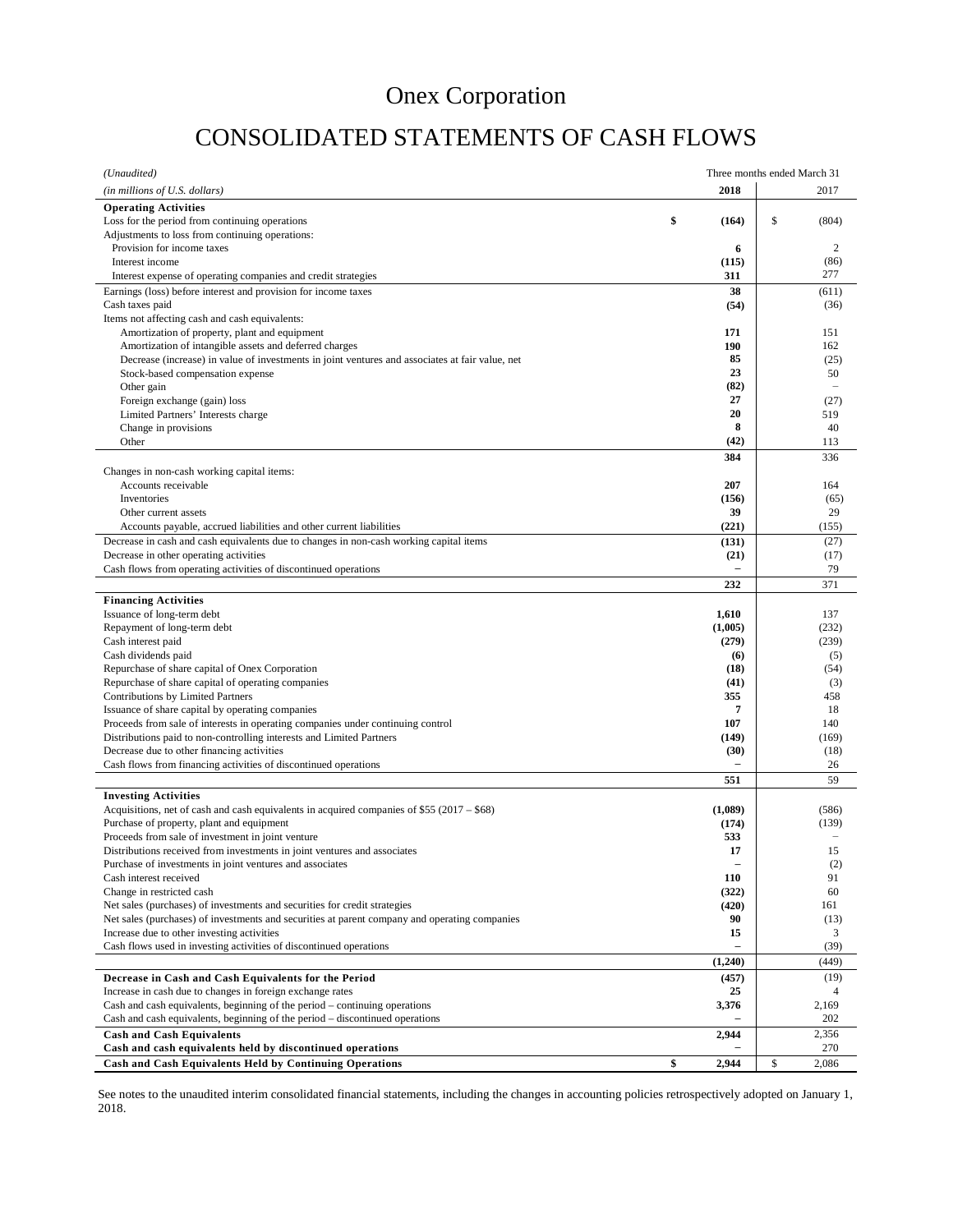### INFORMATION BY INDUSTRY SEGMENT FOR THE THREE MONTHS ENDED MARCH 31, 2018

| (Unaudited)<br>(in millions of U.S. dollars)       |     | <b>Electronics</b><br>Manufacturing<br><b>Services</b> | <b>Healthcare</b><br>Imaging |                          | Health<br>and Human<br><b>Services</b> |                          | <b>Insurance</b><br><b>Services</b> |                              | Packaging<br><b>Products</b><br>and Services |                          | <b>Business and</b><br><b>Information</b><br><b>Services</b> |                          |               | <b>Food Retail</b><br>and<br><b>Restaurants</b> | <b>Credit</b><br><b>Strategies</b> |                          | $Other^{(a)}$        |        | <b>Consolidated</b><br><b>Total</b> |          |
|----------------------------------------------------|-----|--------------------------------------------------------|------------------------------|--------------------------|----------------------------------------|--------------------------|-------------------------------------|------------------------------|----------------------------------------------|--------------------------|--------------------------------------------------------------|--------------------------|---------------|-------------------------------------------------|------------------------------------|--------------------------|----------------------|--------|-------------------------------------|----------|
| Revenues                                           | \$. | 1.499                                                  | \$                           | 377                      | S                                      | 431                      | S                                   | 200                          | \$                                           | 607                      | \$                                                           | 430                      | \$            | 1,139                                           | \$                                 | 1                        | \$                   | 1,338  | \$                                  | 6,022    |
| Cost of sales (excluding amortization of property, |     |                                                        |                              |                          |                                        |                          |                                     |                              |                                              |                          |                                                              |                          |               |                                                 |                                    |                          |                      |        |                                     |          |
| plant and equipment, intangible assets and         |     |                                                        |                              |                          |                                        |                          |                                     |                              |                                              |                          |                                                              |                          |               |                                                 |                                    |                          |                      |        |                                     |          |
| deferred charges)                                  |     | (1,382)                                                |                              | (220)                    |                                        | (326)                    |                                     | $\overline{\phantom{0}}$     |                                              | (408)                    |                                                              | (209)                    |               | (968)                                           |                                    | $\overline{\phantom{0}}$ |                      | (942)  |                                     | (4, 455) |
| Operating expenses                                 |     | (52)                                                   |                              | (111)                    |                                        | (75)                     |                                     | (176)                        |                                              | (84)                     |                                                              | (105)                    |               | (156)                                           |                                    | (13)                     |                      | (299)  |                                     | (1,071)  |
| Interest income                                    |     |                                                        |                              | 1                        |                                        | $\overline{\phantom{0}}$ |                                     | $\qquad \qquad \blacksquare$ |                                              |                          |                                                              | $\overline{\phantom{0}}$ |               |                                                 |                                    | 106                      |                      | 8      |                                     | 115      |
| Amortization of property, plant and equipment      |     | (19)                                                   |                              | (17)                     |                                        | (7)                      |                                     | (2)                          |                                              | (58)                     |                                                              | (3)                      |               | (22)                                            |                                    | -                        |                      | (43)   |                                     | (171)    |
| Amortization of intangible assets and deferred     |     |                                                        |                              |                          |                                        |                          |                                     |                              |                                              |                          |                                                              |                          |               |                                                 |                                    |                          |                      |        |                                     |          |
| charges                                            |     | (2)                                                    |                              | (11)                     |                                        | (4)                      |                                     | (12)                         |                                              | (41)                     |                                                              | (77)                     |               | (4)                                             |                                    | (1)                      |                      | (38)   |                                     | (190)    |
| Interest expense of operating companies            |     |                                                        |                              |                          |                                        |                          |                                     |                              |                                              |                          |                                                              |                          |               |                                                 |                                    |                          |                      |        |                                     |          |
| and credit strategies                              |     | (4)                                                    |                              | (23)                     |                                        | (6)                      |                                     | (18)                         |                                              | (56)                     |                                                              | (45)                     |               | (21)                                            |                                    | (65)                     |                      | (73)   |                                     | (311)    |
| Decrease in value of investments in joint          |     |                                                        |                              |                          |                                        |                          |                                     |                              |                                              |                          |                                                              |                          |               |                                                 |                                    |                          |                      |        |                                     |          |
| ventures and associates at fair value, net         |     |                                                        |                              |                          |                                        |                          |                                     | $\overline{\phantom{0}}$     |                                              |                          |                                                              |                          |               |                                                 |                                    | $\equiv$                 |                      | (85)   |                                     | (85)     |
| Stock-based compensation expense                   |     | (10)                                                   |                              | (3)                      |                                        | (2)                      |                                     | (1)                          |                                              | (1)                      |                                                              | (5)                      |               | (2)                                             |                                    | $\overline{\phantom{m}}$ |                      | (11)   |                                     | (35)     |
| Other gain                                         |     |                                                        |                              | $\overline{\phantom{a}}$ |                                        | ۰                        |                                     | $\overline{\phantom{0}}$     |                                              |                          |                                                              |                          |               | $\overline{\phantom{0}}$                        |                                    | -                        |                      | 82     |                                     | 82       |
| Other income (expense)                             |     | (11)                                                   |                              | (1)                      |                                        | $\overline{\phantom{0}}$ |                                     | 1                            |                                              | (13)                     |                                                              | (32)                     |               | 1                                               |                                    | 27                       |                      | (11)   |                                     | (39)     |
| Limited Partners' Interests charge                 |     | $\overline{\phantom{0}}$                               |                              | $\overline{\phantom{m}}$ |                                        | $\overline{\phantom{0}}$ |                                     | $\overline{\phantom{0}}$     |                                              | $\overline{\phantom{0}}$ |                                                              | $\rightarrow$            |               | $\overline{\phantom{0}}$                        |                                    | (9)                      |                      | (11)   |                                     | (20)     |
| Earnings (loss) before income taxes                |     | 19                                                     |                              | (8)                      |                                        | 11                       |                                     | (8)                          |                                              | (54)                     |                                                              | (46)                     |               | (33)                                            |                                    | 46                       |                      | (85)   |                                     | (158)    |
| Recovery of (provision for) income taxes           |     | (5)                                                    |                              | (5)                      |                                        | $\mathbf{2}$             |                                     | (2)                          |                                              | $\overline{2}$           |                                                              | (12)                     |               | 11                                              |                                    | $\equiv$                 |                      | 3      |                                     | (6)      |
| Net earnings (loss)                                | \$  | 14                                                     | \$                           | (13)                     | \$                                     | 13                       | \$                                  | (10)                         | \$                                           | (52)                     | \$                                                           | (58)                     | \$            | (22)                                            | $\mathbf{s}$                       | 46                       | \$                   | (82)   | \$.                                 | (164)    |
| Net earnings (loss) attributable to:               |     |                                                        |                              |                          |                                        |                          |                                     |                              |                                              |                          |                                                              |                          |               |                                                 |                                    |                          |                      |        |                                     |          |
| Equity holders of Onex Corporation                 | S   | $\boldsymbol{2}$                                       | \$                           | (11)                     | \$                                     | 13                       | \$                                  | (9)                          | \$                                           | (51)                     | \$                                                           | (47)                     | <sup>\$</sup> | (22)                                            | <sup>\$</sup>                      | 46                       | \$                   | (79)   | -S                                  | (158)    |
| Non-controlling interests                          |     | 12                                                     |                              | (2)                      |                                        | $\overline{\phantom{a}}$ |                                     | (1)                          |                                              | (1)                      |                                                              | (11)                     |               |                                                 |                                    | $\overline{\phantom{0}}$ |                      | (3)    |                                     | (6)      |
| Net earnings (loss)                                | S   | 14                                                     | \$                           | (13)                     | $\mathbf{s}$                           | 13                       | S                                   | (10)                         | $\mathbf{s}$                                 | (52)                     | $\mathbf{s}$                                                 | (58)                     | \$            | (22)                                            | \$                                 | 46                       | \$                   | (82)   | \$.                                 | (164)    |
|                                                    |     |                                                        |                              |                          |                                        |                          |                                     |                              |                                              |                          |                                                              |                          |               |                                                 |                                    |                          |                      |        |                                     |          |
| (Unaudited)                                        |     | <b>Electronics</b>                                     |                              |                          |                                        | Health                   |                                     |                              | Packaging                                    |                          |                                                              | <b>Business and</b>      |               | <b>Food Retail</b>                              |                                    |                          |                      |        |                                     |          |
| (in millions of U.S. dollars)                      |     | Manufacturing                                          |                              | Healthcare               | and Human                              |                          | <b>Insurance</b>                    |                              | <b>Products</b>                              |                          | <b>Information</b>                                           |                          | and           |                                                 | <b>Credit</b>                      |                          |                      |        | Consolidated                        |          |
| As at March 31, 2018                               |     | <b>Services</b>                                        |                              | <b>Imaging</b>           |                                        | <b>Services</b>          | <b>Services</b>                     |                              | and Services                                 |                          | <b>Services</b>                                              |                          |               | <b>Restaurants</b>                              |                                    | <b>Strategies</b>        | Other <sup>(a)</sup> |        | <b>Total</b>                        |          |
| Total assets                                       | S   | 2,976                                                  | \$                           | 1,279                    | \$                                     | 990                      | S                                   | 1,509                        | \$                                           | 6,831                    | \$                                                           | 6.799                    | \$            | 2,087                                           |                                    | \$10,392                 | \$                   | 12,760 | \$                                  | 45.623   |
| Long-term debt <sup>(b)</sup>                      | \$  | 181                                                    | \$                           | 1,133                    | \$                                     | 386                      | \$                                  | 944                          | \$                                           | 3,905                    | \$                                                           | 3,106                    | \$            | 933                                             | \$                                 | 7,978                    | \$                   | 4,026  | \$                                  | 22,592   |

(a) Includes Survitec, Schumacher, WireCo, ONCAP II, III and IV, Flushing Town Center, Meridian Aviation, Parkdean Resorts and the parent company. Investments in joint ventures and associates recorded at fair value include AIT, BBAM, Incline Aviation Fund, JELD-WEN, Mavis Discount Tire (up to March 2018), Pinnacle Renewable Energy (since February 2018) and Venanpri Group.

(b) Long-term debt includes current portion, excludes finance leases and is net of financing charges.